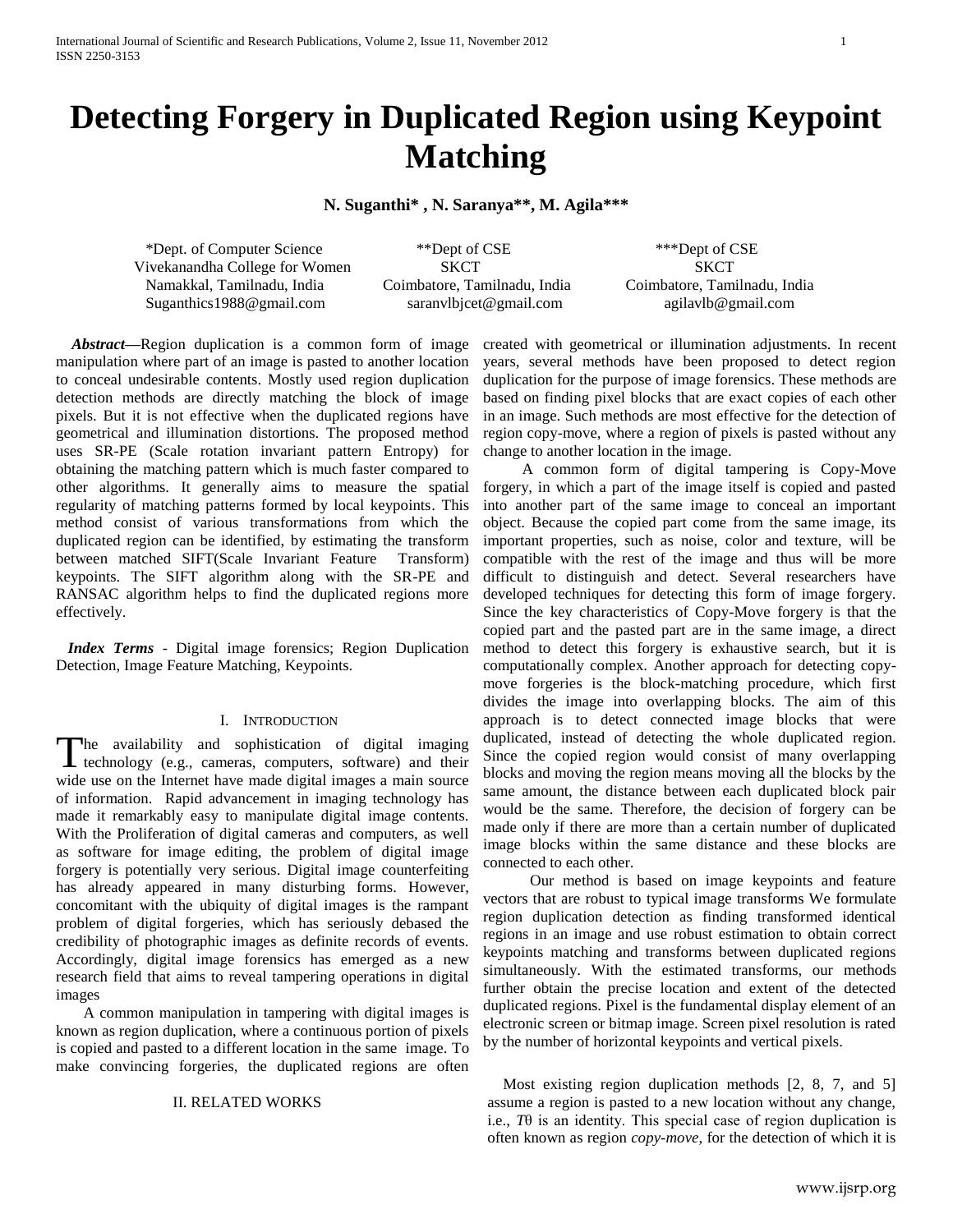sufficient to compare pixel blocks and find exact copies. As a brute-force match of all pixel blocks of a given size in an image will have a running time quadratic to the size of the image, most methods focus on using low dimensional representations of blocks, e.g., PCA [8, 7, 5] or DCT [2], an fast lexicographical sorting to improve efficiencySeveral general techniques in digital image forensics may be applied to detect duplicated regions. However, in practice, direct copy-move may not achieve desirable tampering, and the pixel regions are typically undergone further processing before or after being copied, such as scaling, rotation and boundary smoothing. The latter case has been recently discussed in [4]. For region duplications that involvescaling and rotating of the region before pasting, which can significantly disturb the pixel blocks, detection methods based on direct matching pixel blocks are unlikely to be effective.

Many other existing region duplication detection methods are based on matching blocks of image pixels or transform coefficients (e.g., [1], [4], [3], [6],[2], [3], [9], [5], [8]). While these methods can detect duplicated regions pasted to the target location without any change (a special case known as copymove), they are largely ineffective to detect duplicated regions that are also distorted (such as examples in Fig.1). To alleviate this problem, a variant of the block matching region duplication method is proposed to handle duplicated regions rotated with 90, 180 and 270 angles. Another vein of works use blocks in the logpolar coordinate system [38], [8], [5], where rotation and scaling become translation and can be detected as copy-move. Another method has been proposed to detect duplicated regions with smoothing operation [7]. However, the flexibilities provided by these methods are limited and they cannot be extended for the detection of duplicated regions with general distortions.

As an alternative to the block matching based detection methods, several recent methods have explored the use of matched image keypoints to identify duplicated regions. In [2], keypoints and features based on the SIFT algorithm [3] are used to account for illumination changes in the detection of copymove region duplication. However, the robustness of SIFT keypoints and features to image distortions are not fully exploited, which prevents this method from being extended to detect affine transformed duplicated regions. In our previous work [3], we describe a SIFT matching based detection method that can locate duplicated regions with rotation or scaling. Another recent work [3] uses SIFT keypoint matching to estimate the parameters of the affine transform and recover matched keypoints. But similar to, it does not provide the exact extent and location of the detected duplicated region, but only displays the matched keypoints. Furthermore, these detection methods are typically evaluated against simple forgeries where human viewers have no trouble to identify the duplicated regions, and their performance on challenging realistic forgery images is largely unknown.

As described in [6], the first step in collecting SIFT features is to identify *keypoints* that are locations with distinct image information and robust to scaling and rotation. This is achieved by searching for locations that are stable local extrema in the image scale space, followed by a computation of the dominant local orientation at the key points. Note that the number of keypoints is usually much less than the number of pixels, thus

subsequent computation will not be wasted at locations with little image information. At each keypoint, a SIFT feature vector is generated from the normalized histograms of local gradients in a neighborhood of pixels of that keypoint. The size of the neighborhood is determined by the scale of the keypoint, and all gradients are aligned with the dominant orientation at the keypoint. These steps ensure that the obtained local descriptors are invariant to rotation and scaling. With the setting in [6], the final SIFT features are 128 dimensional vectors at each keypoint.



Fig1. Input image

# III. PROPOSED SYSTEM

Proposed method detects the distorted duplicated region in the following modules:

- Finding Image Keypoints
- Keypoints Matching
- Eliminating Mismatched keypoints
- Estimation of Affine Transform
- Identifying Duplicated Regions

### *A.* Finding Image Keypoints

 In the preprocessing stage the RGB image is converted into grayscale image.Then we apply SIFT algorithm for finding the keypoints.SIFT algorithm consist of the following stages:

- i. Scale-space extrema detection
- ii. Keypoint localization
- iii. Orientation assignment
- iv. Generation of keypoint descriptors

Good keypoints and features should represent distinct locations in an image, be efficient to compute and robust to local geometrical distortion, illumination variations, noise and other degradations.

Here, we present a new region duplication detection method based on the image SIFT features.

Specifically, to detect the locations.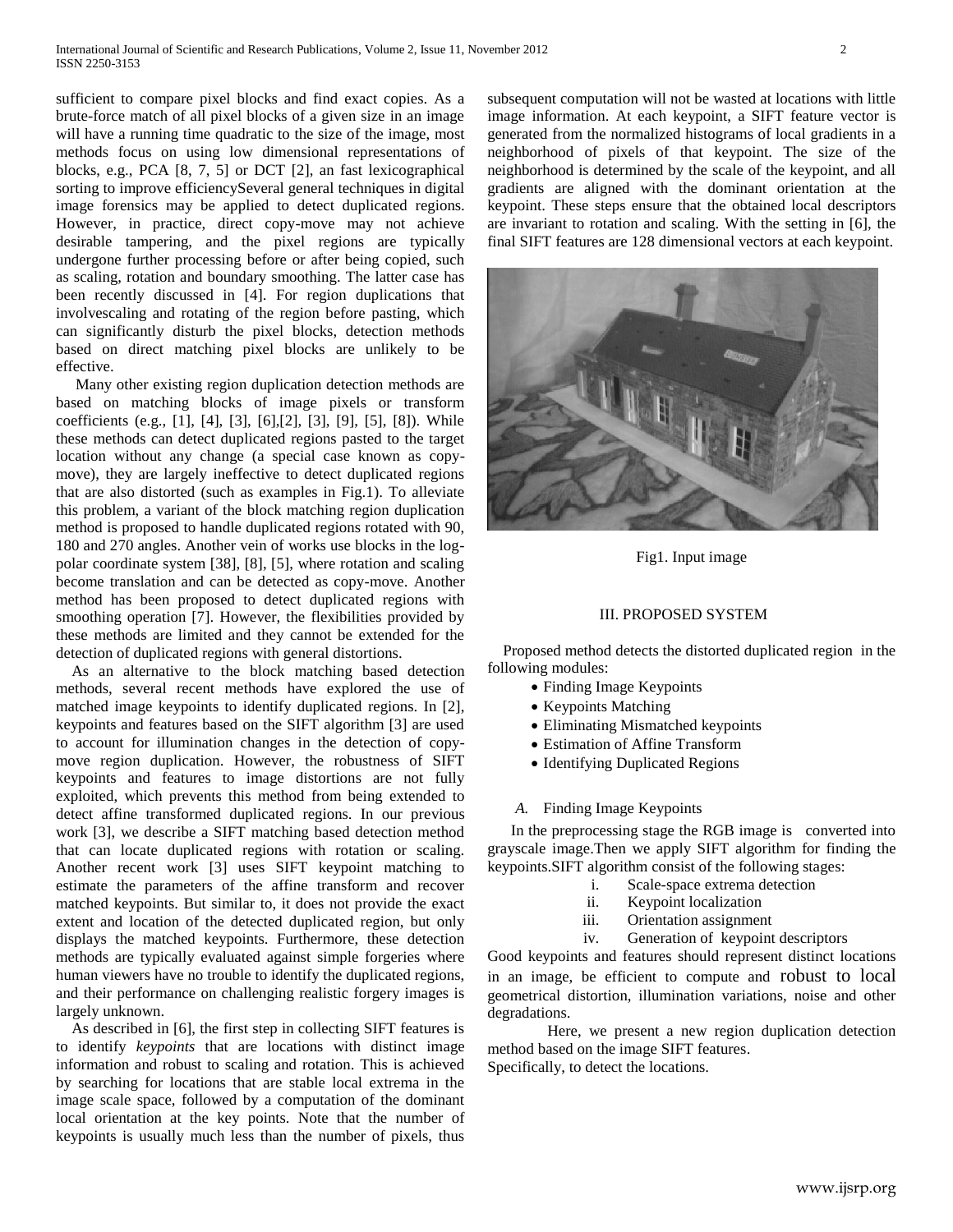

Fig2. Detected Keypoints

of potential duplicated regions, we first detect SIFT keypoints in an image like as shown in the figure (b). And compute the SIFT features for such keypoints. At each keypoint, a 128 dimensional feature vector is generated from the histograms of local gradients in its neighborhood. To ensure the obtained feature vector invariant to rotation and scaling, the size of the neighborhood is determined by the dominant scale of the keypoint, and all gradients within are aligned with the keypoint's dominant orientation dominant orientation. Furthermore, the obtained histograms are normalized to unit length, which renders the feature vector invariant to local illumination changes.

### *B. Keypoints Matching*

 The detected keypoints are matched using Scale-Rotation invariant Pattern Entropy (SR-PE) algorithm. It generally aims to measure the spatial regularity of matching patterns formed by local key points. Its effectiveness is illustrated with a large-scale image set. It mainly consists three components: bag-of-words representation, local key point matching and matching pattern evaluation. In the first step of the SR-PE algorithm, an exhaustive estimation of transformation parameters for all pairs of matching lines is carried out. The parameters are clustered with mean-shift algorithm [1], respectively, in the scale *s* and rotation  $\mu$  channels. In the procedure, each cluster in a channel corresponds to one ND region pair. Because each matching pair formed by  $(pi, pj)$  involves multiple estimations of *s* and  $\mu$  in the first step, each (*pi*, *pj*) basically can be clustered into more than one group. The cluster membership of (*pi*, *pj*) is further defused by assigning it to the most likely cluster where (*pi*, *pj*) resides most of the times. Consequently, we obtain two sets of region pairs corresponding to scale and rotation channels respectively. The following steps are:

i.Read the sift keypoints from the given input images.

 ii.Compare the keypoints of one image with the other image and if the keypoints matches draw a line indicating the matched keypoints.



Fig3. Matched Keypoints

iii.The distance ratio is adjusted such that it gives out the best matches between them.

iv.Append the two images and then lines are drawn indicating the matches.

### *C. Eliminating Mismatched keypoints*

We can use the matched SIFT keypoints to estimate the affine transform parameters, but the obtained results are inaccurate due to the large number of mismatched keypoints.To find out the unreliable keypoints we use Random Sample Consensus(RANSAC)algorithm.We run the ransac algorithm N times repeatedly to detect the duplicated region.It executes the following steps N times:

i. Randomly select three or more pairs of matche keypoints that are not collinear. Using the chosen pairs of keypoints, estimate T and shift vector x0 by minimizing the objective function given in Eq.(2).



### Fig 4.RANSAC Matched

ii) Using the estimated T and x0, classify all pairs of matched SIFT keypoints into inliers or outliers. Specifically, a pair of matched keypoints  $(x, \sim x)$  is an inlier if  $||\sim x-Tx-x0||2 \leq \beta$ , otherwise, it is an outlier.

The RANSAC algorithm returns with the estimated transform parameters that lead to the largest number of inliers. In our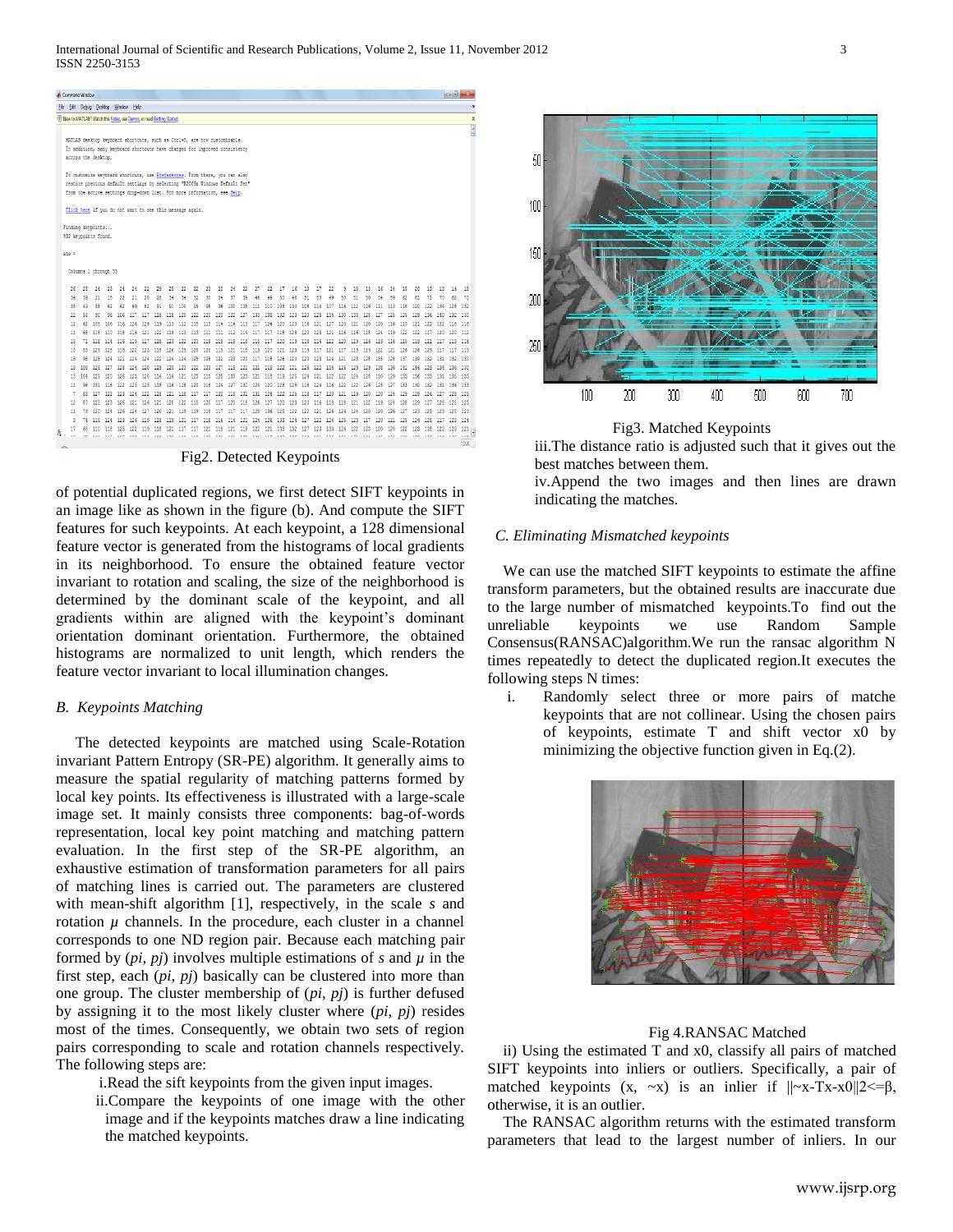experiment, we choose default values for  $N = 100$  and  $\beta = 3$  as they lead to better empirical performance.

# *D. Estimation of Affine Transform*

Based on the putative keypoint matching, we estimate the possible geometric distortions of the duplicated regions. To generalize transforms such as rotation, scaling and shearing that are supported in most photo-editing software, we model the distortion as affine transform of pixel coordinates. Given two corresponding pixel locations from a region and its duplicate as

$$
x = (x, y)^T \qquad \qquad \dots (1)
$$

$$
\sim x = (\sim x, \sim y)^T, \qquad \qquad \dots (2)
$$

respectively, they are related by a 2D affine transform specified by a 2x2 matrix T and a shift vector x0 as:

$$
-x = Tx + x0, \qquad \qquad \dots (3)
$$

or more explicitly. We need at least three pairs of corresponding keypoints that are not collinear. In practice, due to imprecise matching, it may not be satisfied exactly, and we form the least squares objective function using matched keypoints and searching for T and x0 that minimize it.

## *E. Identifying Duplicated Regions*

With the estimated region transform, we can establish the correspondence between all pixels in the original region and their counterparts in the duplicated region. A map of region correlations is then created to identify the original and the duplicated regions. In doing so, we first segment the image into overlapping *contour blocks* of  $4 \times 4$  pixels. Using the parameters estimated in section 3.3, we transform the tampered image and compute the correlation coefficient between each pair of corresponding contour blocks which generates a correlation map. We process the correlation map by first applying a Gaussian filter of  $7 \times 7$  to remove the artifacts at the edge and then obtaining all possible original and duplicated regions where the correlation coefficient is larger than a pregiven correlation threshold. Next, we binarize the correlation map by resetting the value to one for all locations where the correlation coefficient is larger than a threshold value and zero otherwise. This is followed by removal of regions with area smaller than an area threshold so to reduce the effect of noise.Finally, the contours of the potential original and duplicated regions are connected with mathematical morphological operation to the duplication regions that (1) dilated then eroded to eliminate holes in the detected regions, and (2) eroded then dilated to smooth the region contours [9]..





# IV**.** CONCLUSION

Region duplication is an important problem in the field of digital image forensics. In this paper, we describe an effective method to detect image region duplication. Our method is based on local image SIFT features, which makes it applicable to the detection of general region duplications with region scaling and rotation. Experimental results demonstrate that this method is effective and robust in the presence of additive noise and different JPEG qualities. Compared to other method where only matched key points are shown as detection results, we further estimate the transform between duplicated regions based on SIFT features and recover the complete region contours using correlation map.As an important future work, we will consider